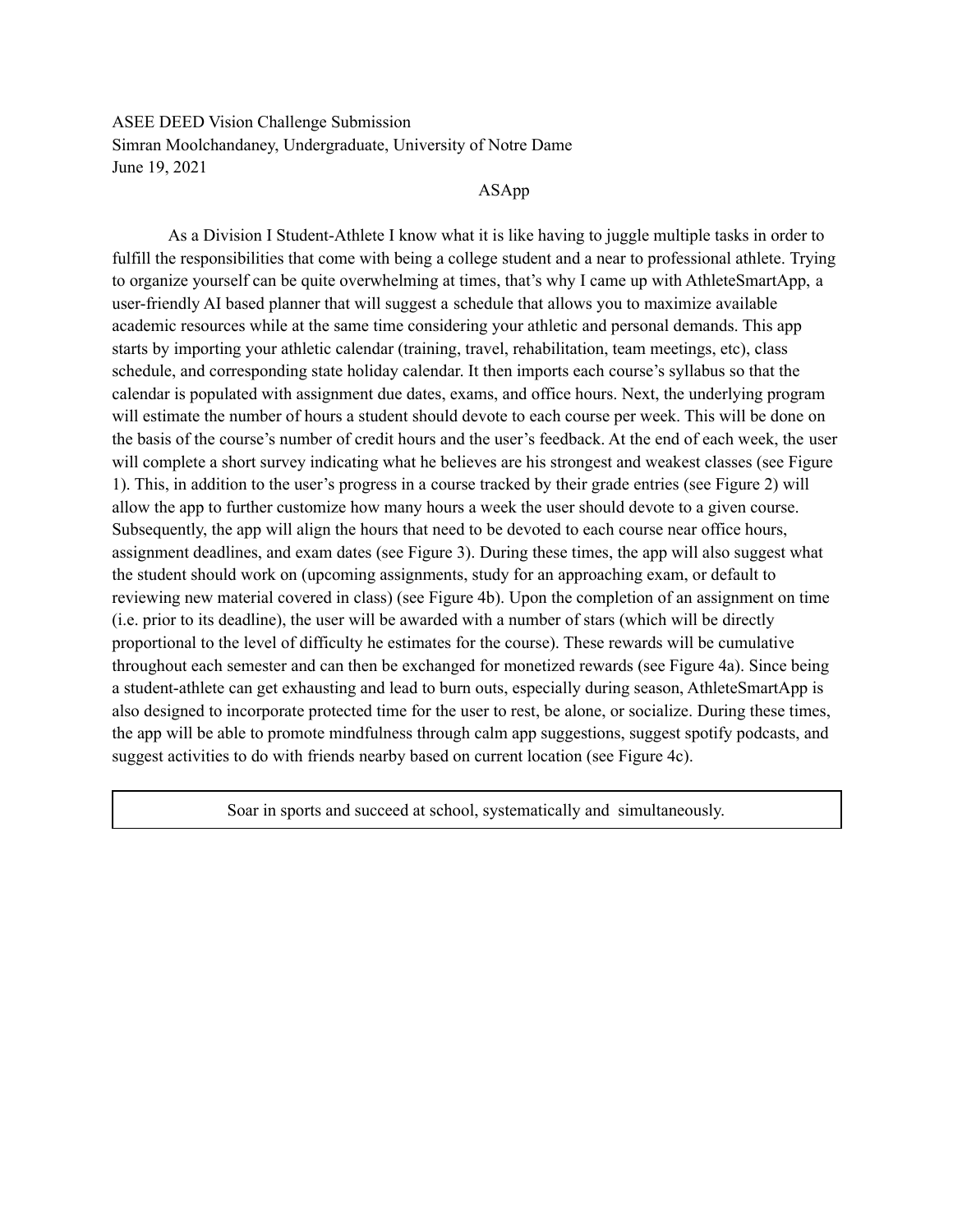#### Figure 1 - End of week survey to update user's strengths and weaknesses

20th June 2021

#### End of Week - Weekly Check-in

#### **Hey Simran Moolchandaney!**

Please complete your end of week weekly check-in to further tailor<br>and optimize next week's schedule.



Submit

#### Figure 2 - User's course progress

| <b>Credit Hours</b> | Course                                | Midterm 1 | Midterm 2 | Midterm 3 | I Midterm 4 |    | Overall Change   Cumulative Average |
|---------------------|---------------------------------------|-----------|-----------|-----------|-------------|----|-------------------------------------|
|                     | 4 Biology I                           | 85%       | 88%       | 89%       | 89%         | 4% | 88%                                 |
|                     | 4 Calculus I                          | 79%       | 85%       | 87%       | 88%         | 9% | 85%                                 |
|                     | Christianity and<br>3 World Religions | 90%       | 84%       | 88%       | 90%         | 0% | 88%                                 |
|                     | 4 Physics I                           | 79%       | 82%       | 85%       | 86%         | 7% | 83%                                 |
|                     | Principles of<br>3 MicroEconomics     | 93%       | 93%       | 95%       | 95%         | 2% | 94%                                 |



# Course Progress